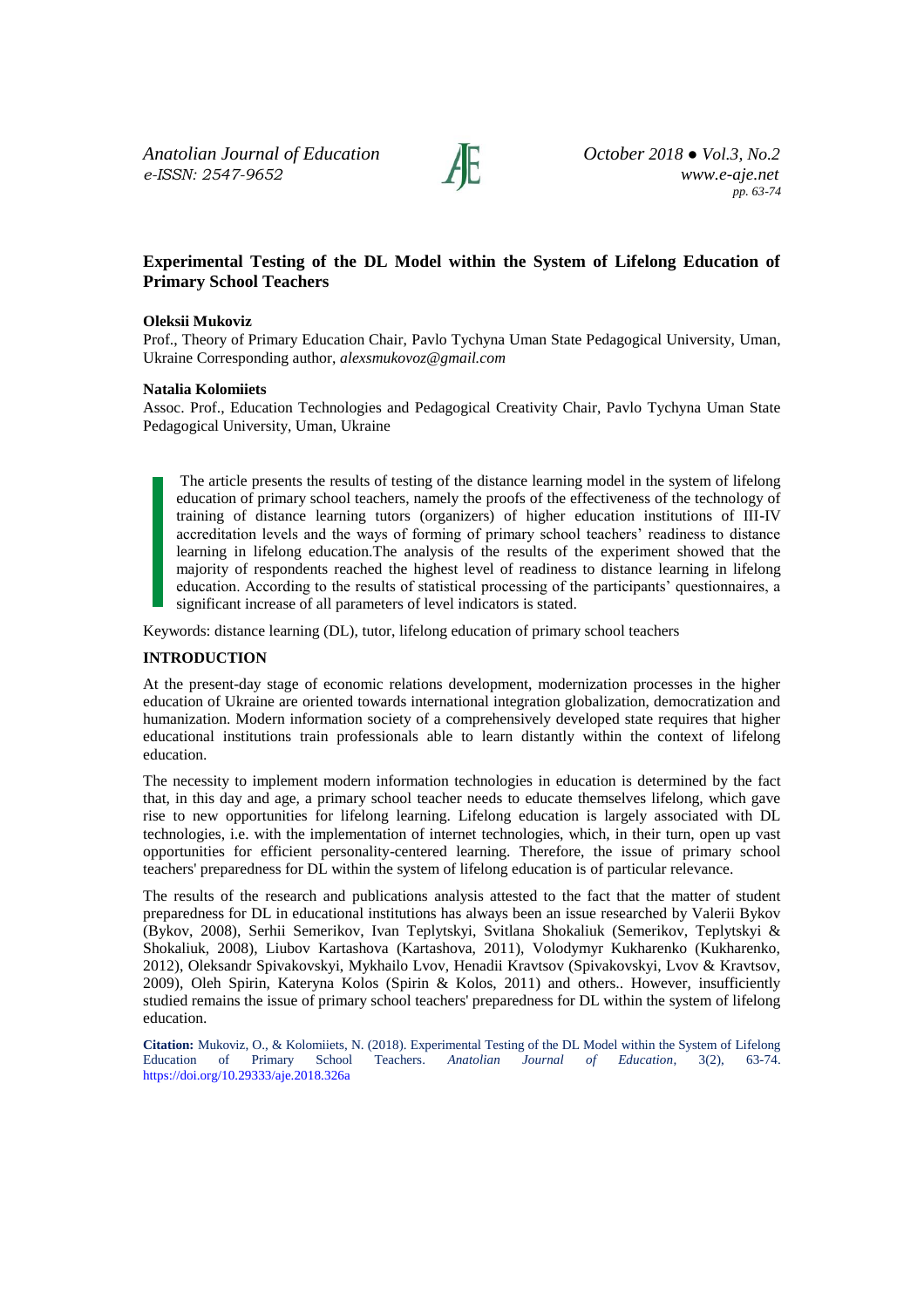**Article Objective**: to experimentally test the efficiency of the DL model within the system of lifelong education of primary school teachers.

# **METHOD**

We undertook the research of the training of primary school teachers on the use of DL technologies within the system of lifelong education in the framework of teacher's training higher educational institutions.

In the process of developing an efficient system of forming primary school teachers' preparedness for DL within the system of lifelong education, we have established the following stages of experimental verification of the core conclusions of our work:

I: Identifying stage, at which the levels of primary school teachers' preparedness for DL within the system of lifelong education were studied

II: Formative stage, at which the efficiency of the author's DL model within the system of lifelong education of primary school teachers was tested

III: Analysis of the outcomes of implemented the designed learning model.

These stages do not have rigid boundaries, given that it is not possible to mark limits within a single process and to establish its joining nexuses: where does education start and attitudes continue, and where the latter transition into the domain of will and action. However, each stage requires respective content, as well as organizing and teaching arrangement.

The design of the DL model in lifelong education of elementary school teachers (O. P. Mukoviz, 2014c) builds on a certain number of necessary structural elements of professional training and teacher's personality traits by way of stimulating in a teacher already formed potential characteristics and taking them to a desired level.

At the experimental stage of research, not only the model was implemented as a holistic system of making elementary school teachers prepared for DL in lifelong education system, but also the process, the nature of the developed of the core formation components was traced. Essential was work on identifying and theoretical substantiation of material connections between transformations in content, forms and organizing methods of professional educator training on the one hand and the outcomes of elementary school teachers' practical work, the dynamic of the acquisition of professional skills to perform DL in lifelong education system, on the other hand.

Based on the results of the pedagogic experiment, its efficiency was assessed, necessary adjustment was introduced, experimental material was generalized, comparative analysis was performed, and inferences were drawn.

The logic of the research secured consistent progress of our scientific search from a hypothetical idea of the ways of preparing elementary school teachers for DL in lifelong education system towards modeling the process as a holistic system, the experimental verification of which presupposed theoretical conclusions and practical recommendations.

In our previous research, the status of primary school teachers' preparedness for DL within the system of lifelong education was checked:

Components of primary school teachers' preparedness for DL within the system of lifelong education were identified and substantiated (motivation and value, cognitive and operational) (O. P. Mukoviz, 2015).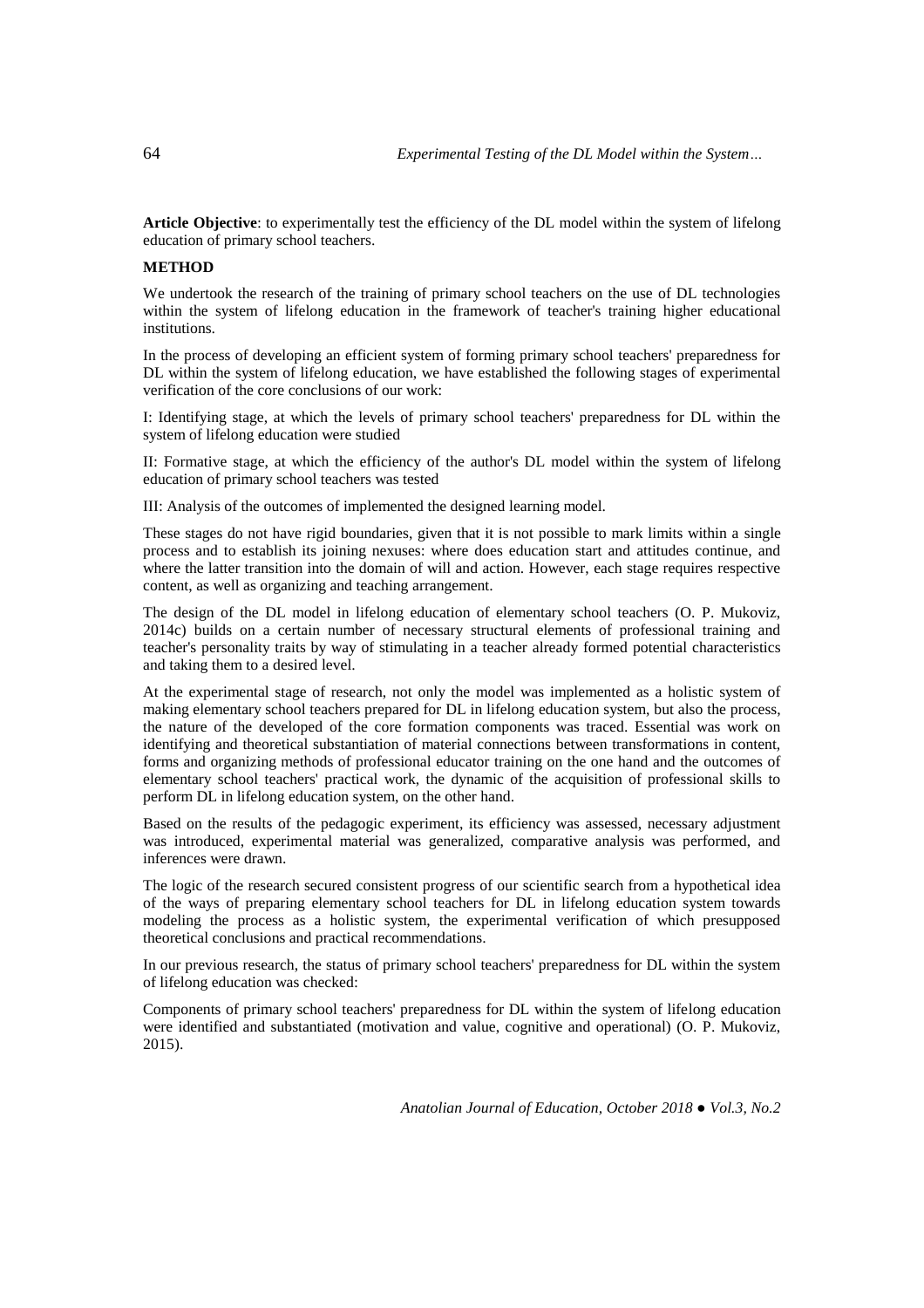Levels of primary school teachers' preparedness for DL within the system of lifelong education were identified and substantiated (low, average, sufficient, high) (O. P. Mukoviz, 2015).

The status of teachers' preparedness for tutor activities in higher educational institutions of 3rd-3th accreditation levels was checked (O. P. Mukoviz, 2015).

The status of primary school teachers' preparedness for DL within the system of lifelong education was checked (O. P. Mukoviz, 2016).

However, one of the key objectives of our research is to experimentally test the efficiency of the DL model within the system of lifelong education of primary school teachers.

## **FINDINGS**

At this stage of research, the training of qualified teachers was conducted within the period from January 20 to June 21, 2015 at the Central Post-Diploma Pedagogic Education Institute of the Education Management University of the National Academy of Pedagogic Sciences of Ukraine. 134 teachers of Pavlo Tychyna State Pedagogical University of Uman underwent career advancement training, 48 of which comprised our experiment group (EG) (they teach at the Elementary Education Department).

The training of tutor teachers (organizers) in DL within the higher educational institutions of 3rd-4th accreditation levels is detailed in publication (O. P. Mukoviz, 2014b).

In the control groups (CG), such activities were not undertaken.

In the training of tutor teachers (organizers) in DL within the higher educational institutions of 3rd-4th accreditation levels, it was also taken into account that they are higher educational institution teachers possessing life and professional experience. Therefore, in organizing career advancement training efforts, the specific features of andragogy (a branch of pedagogic dealing with the system and methodology of adult education).

The analysis of testing results has demonstrated that over, the career enhancement training period, teachers from the EG developed the following skills in the domain of organizing DL in higher educational institutions:

1) organizing skills: the ability to organize the DL of students;

2) information skills: the aptitude to develop distance learning curricula in the DL system;

3) communication skills: the ability to communicate with students within the DL system;

4) development skills: the ability to activate the cognitive activities of students in the DL system.

At the final stage of career advancement training, all EG teachers received a Teacher-Tutor (Organizer) in DL of Higher Educational Institutions certificate that entitles them to organize DL in the system of lifelong education of elementary school teachers.

To assess the performance of career advancement training under the Teacher-Tutor (Organizer) in DL of Higher Educational Institutions category, the constative experiment toolkit was employed (O. P. Mukoviz, 2015) and the maturity levels of teachers' preparedness for tutor activities in higher educational institutions of 3rd-4th accreditation level following the completion of the experiment were determined. Having received, as a result of the summary assessment, data regarding the changes in the maturity levels of the core elements of preparedness in EG and CG teachers, we have assessed the significance of these changes and drew inferences as regards the efficiency of the implementation of the given model.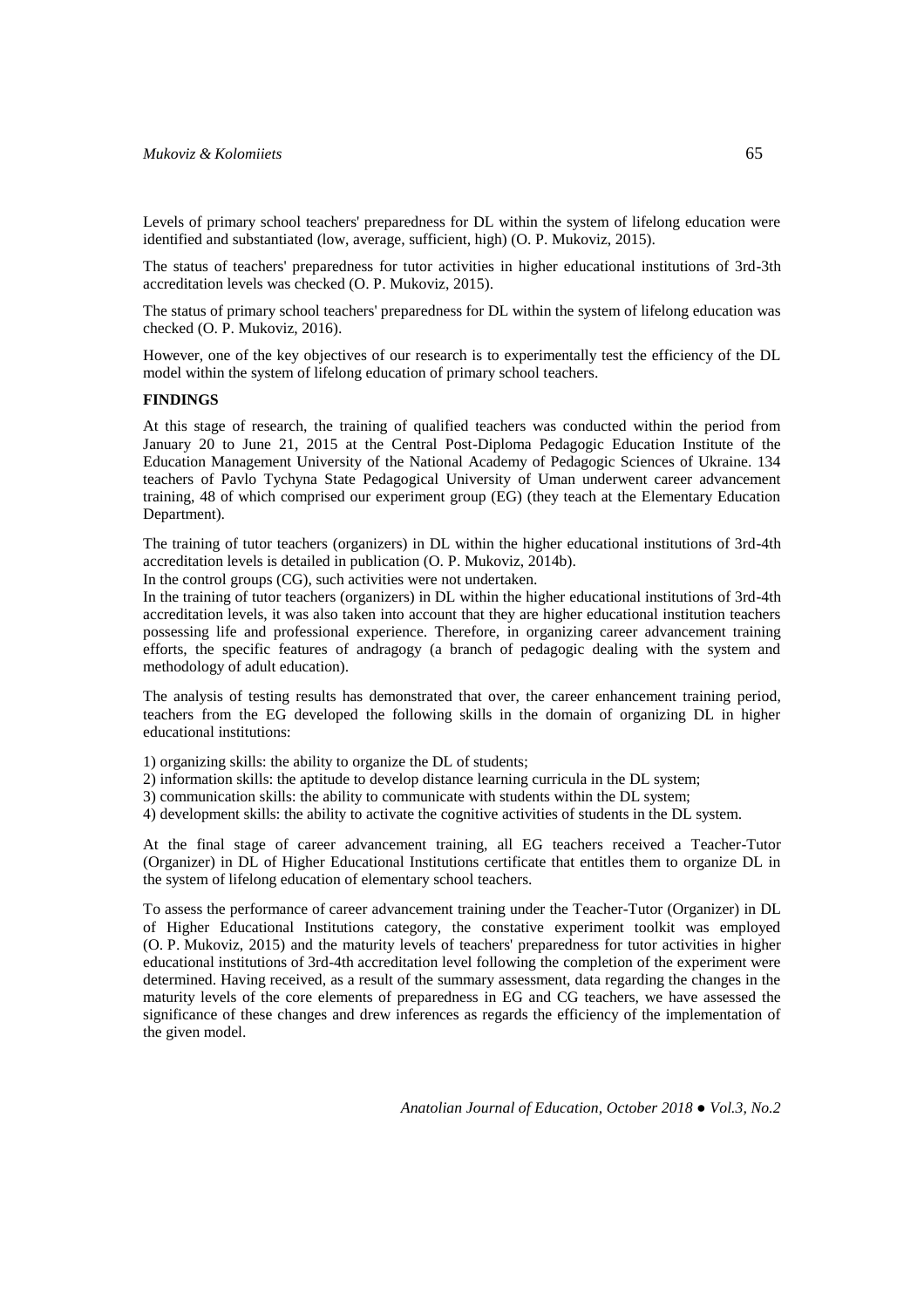Thus, after the statistical processing of the experiment results based on the maturity levels of the elements of teachers' preparedness for tutor activities, we have come to be reassured of considerable achievements on the part of the EG. This is attested to by the consolidated experiment data presented in Table 1.

The above mentioned results, in terms of the motivational and value-based component, have shown that 4.17% of EG teachers lack a lasting cognitive interest in tutor activities at higher educational institutions of 3rd-4th accreditation level; these teachers do not understand the advantages that DL technologies deliver to them compared to traditional teaching methods. Moreover, they are not endeavoring to capitalize on modern opportunities of LD in organizing their professional activities. However, the number of teachers with the sufficient level of preparedness (EG – 66.66% compared to 6.25% in CG) and high level of preparedness (20.83% in EG against 2.08% in CG) increased considerably.

### Table 1

The status of teachers' preparedness for tutor activities by maturity levels (final assessment)

|                                               |              |               | <b>Experiment Group</b> |              | Control Group |               |          |              |          |
|-----------------------------------------------|--------------|---------------|-------------------------|--------------|---------------|---------------|----------|--------------|----------|
| Preparedness                                  | Preparedness | <b>BEFORE</b> |                         | <b>AFTER</b> |               | <b>BEFORE</b> |          | <b>AFTER</b> |          |
| Element                                       | Levels       | q-ty in       | absolute                | $q$ -ty      | absolute      | q-ty          | absolute | $q$ -ty      | absolute |
|                                               |              | %             | $q$ -ty                 | in $%$       | $q$ -ty       | in $%$        | $q$ -ty  | in $%$       | q-ty     |
| Motivational<br>Value-<br>and<br><b>Based</b> | High         | 4.17          | 2                       | 20.83        | 10            | 2.08          |          | 2.08         |          |
|                                               | Sufficient   | 6.25          | 3                       | 66.66        | 32            | 6.25          | 3        | 6.25         |          |
|                                               | Average      | 27.08         | 13                      | 8.34         | 4             | 31.25         | 15       | 31.25        | 15       |
|                                               | Low          | 62.5          | 30                      | 4.17         | 2             | 60.42         | 29       | 60.42        | 29       |
| Cognitive                                     | High         | 4.17          | 2                       | 22.92        | 11            | 2.08          |          | 2.08         |          |
|                                               | Sufficient   | 4.17          | 2                       | 62.5         | 30            | 4.17          | 2        | 4.17         | 2        |
|                                               | Average      | 29.16         | 14                      | 12.5         | 6             | 31.25         | 15       | 33.33        | 16       |
|                                               | Low          | 62.5          | 30                      | 2.08         |               | 62.5          | 30       | 60.42        | 29       |
| Operational                                   | High         | 4.16          | 2                       | 25           | 12            | 2.08          |          | 2.08         |          |
|                                               | Sufficient   | 6.25          | 3                       | 62.5         | 30            | 6.25          | 3        | 6.25         | 3        |
|                                               | Average      | 31.25         | 15                      | 10.42        | 5             | 33.33         | 16       | 35.42        | 17       |
|                                               | Low          | 58.34         | 28                      | 2.08         |               | 58.34         | 28       | 56.25        | 27       |

The dynamics of preparedness in terms of the motivational and value-based component in the CG is much lower in comparison to EG. The graphic interpretation of results prior to and following the experiment are presented in Figure 1.



Figure 1

The status of teachers' preparedness for tutor activities by maturity levels of the motivational and value-based component (final assessment, %)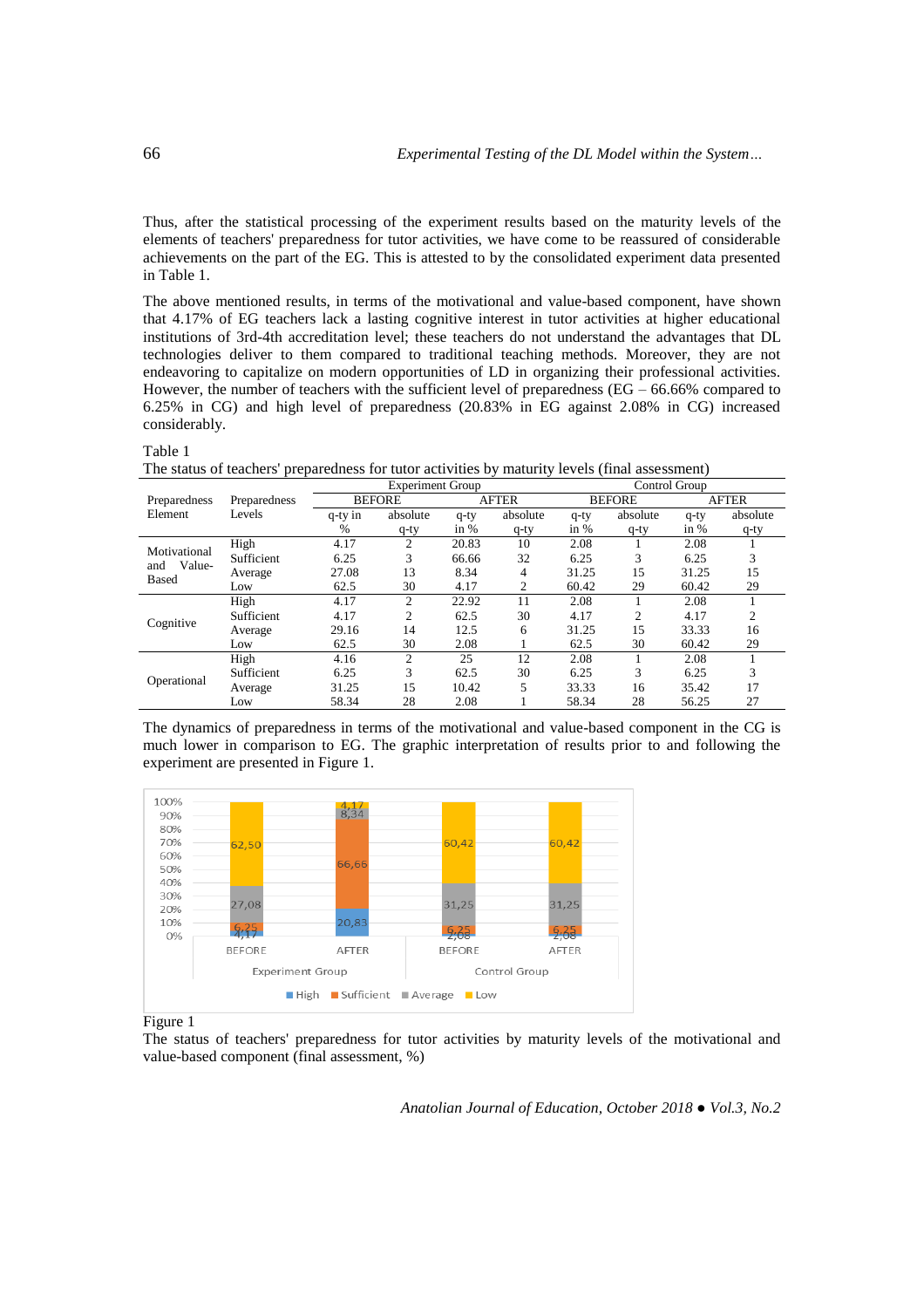# *Mukoviz & Kolomiiets* 67

The next performance indicator of the research and experiment work we considered were positive changes with regard to the levels of preparedness of EG teachers for tutor activities in terms of the cognitive component.

As was the case with studying the motivational and value-based component of preparedness for tutor activities in higher educational institutions of 3rd-4th accreditation level, we observe significant dynamics under the cognitive component within EG compared to CG.

The analysis of data from Table 1 demonstrated that upon the implementation of a respective model 2.08% of EG teachers have nearly zero knowledge of the theoretical foundations of DL. However, the number of teachers with the sufficient level of preparedness (EG – 62.5% compared to 4.17% in CG) and high level of preparedness (22.92% in EG against 2.08% in CG) increased considerably.

Statistical data of initial and final evaluation based on the cognitive component have clearly demonstrated that the model we implemented is rather efficient. The quantitative findings of the research before and after the experiment are presented in Figure 2.



#### Figure 2

The status of teachers' preparedness for tutor activities by maturity levels of the cognitive component (final assessment, %)

The study of the status of teachers' preparedness for tutor activities by maturity levels of the operational component attested to the increase of the number of respondents with sufficient and high levels. This is attested to by the consolidated data presented in Table 1.

Thus, EG teachers, following the implementation of the respective model, not only deepened their knowledge and improved skills in utilizing different forms and methods of DL arrangement in a higher educational institution, but also learned to work in the information and education environment of Pavlo Tychyna State Pedagogical University of Uman (http://dls.udpu.org.ua). According to data analysis, the number of teachers with the sufficient level of preparedness ( $EG - 62.5\%$  compared to 6.25% in CG) and high level of preparedness (25% in EG against 2.08% in CG) increased considerably.

The histogram presented in Figure 3 reflects the dynamics of teachers' prepared for tutor activities by maturity levels of the operational component before and after the experiment.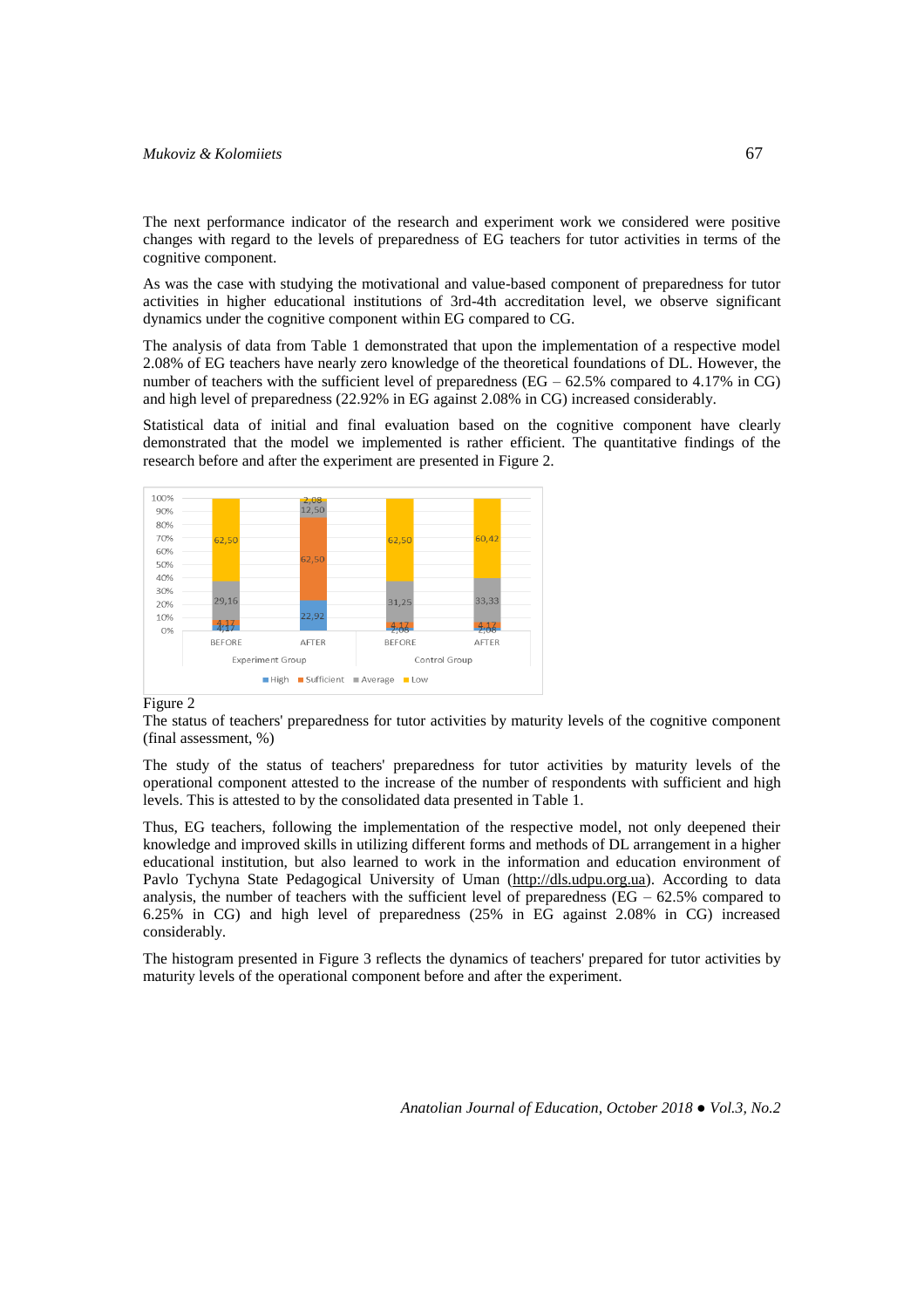

# Figure 3

The status of teachers' preparedness for tutor activities by maturity levels of the operational component (final assessment, %)

Therefore, the results of the pedagogic experiment have demonstrated that based on the motivation and value-based component of preparedness, almost all EG teachers' attitude to the issue of DL organization in higher educational institutions of 3rd-4th accreditation level and organizing continuing education changed for the better. Correspondingly, based on the cognitive indicator of preparedness, EG teachers formed durable knowledge of the theory of DL, the use and development of DL technologies in work with students, as well as organizing continuing education. Based on the operational indicator of preparedness, necessary knowledge and DL technology development and implementation skills for the respective functional competence.

Data presented in Table 1 and Figures 1-3 manifest the advantage of the high and sufficient preparedness level for tutor activities of EG teachers based on all the defined components, which attests to the efficiency of implementing teacher-tutor (organizer) training methodologies in higher educational institutions of 3rd-4th accreditation level.

The overall level of teachers' preparedness for tutor activities in higher educational institutions of 3rd-4th accreditation levels was checked and calculated as the arithmetic mean of all criteria. The final maturity level of teachers' preparedness for tutor activities was determined. The generalized findings of the experiment are consolidated in Table 2, and the graph interpretation is shown in Figure 4.

## Table 2

The overall level of teachers' preparedness for tutor activities in higher educational institutions of 3rd-4th accreditation levels (final assessment)

|                     | <b>Experiment Group</b> |          |              |          | Control Group |          |              |          |
|---------------------|-------------------------|----------|--------------|----------|---------------|----------|--------------|----------|
| Preparedness Levels | <b>BEFORE</b>           |          | <b>AFTER</b> |          | <b>BEFORE</b> |          | <b>AFTER</b> |          |
|                     | q-ty                    | absolute | q-ty         | absolute | q-ty          | absolute | q-ty         | absolute |
|                     | in $%$                  | $q$ -ty  | in $%$       | q-ty     | in $%$        | q-ty     | in $%$       | q-ty     |
| High                | 4.17                    | າ        | 22.92        | 11       | 2.08          |          | 2.08         |          |
| Sufficient          | 6.25                    |          | 64.58        | 31       | 6.25          |          | 6.25         |          |
| Average             | 29.16                   | 14       | 10.42        |          | 31.25         | 15       | 33.33        | 16       |
| Low                 | 60.42                   | 29       | 2.08         |          | 60.42         | 29       | 58.34        | 28       |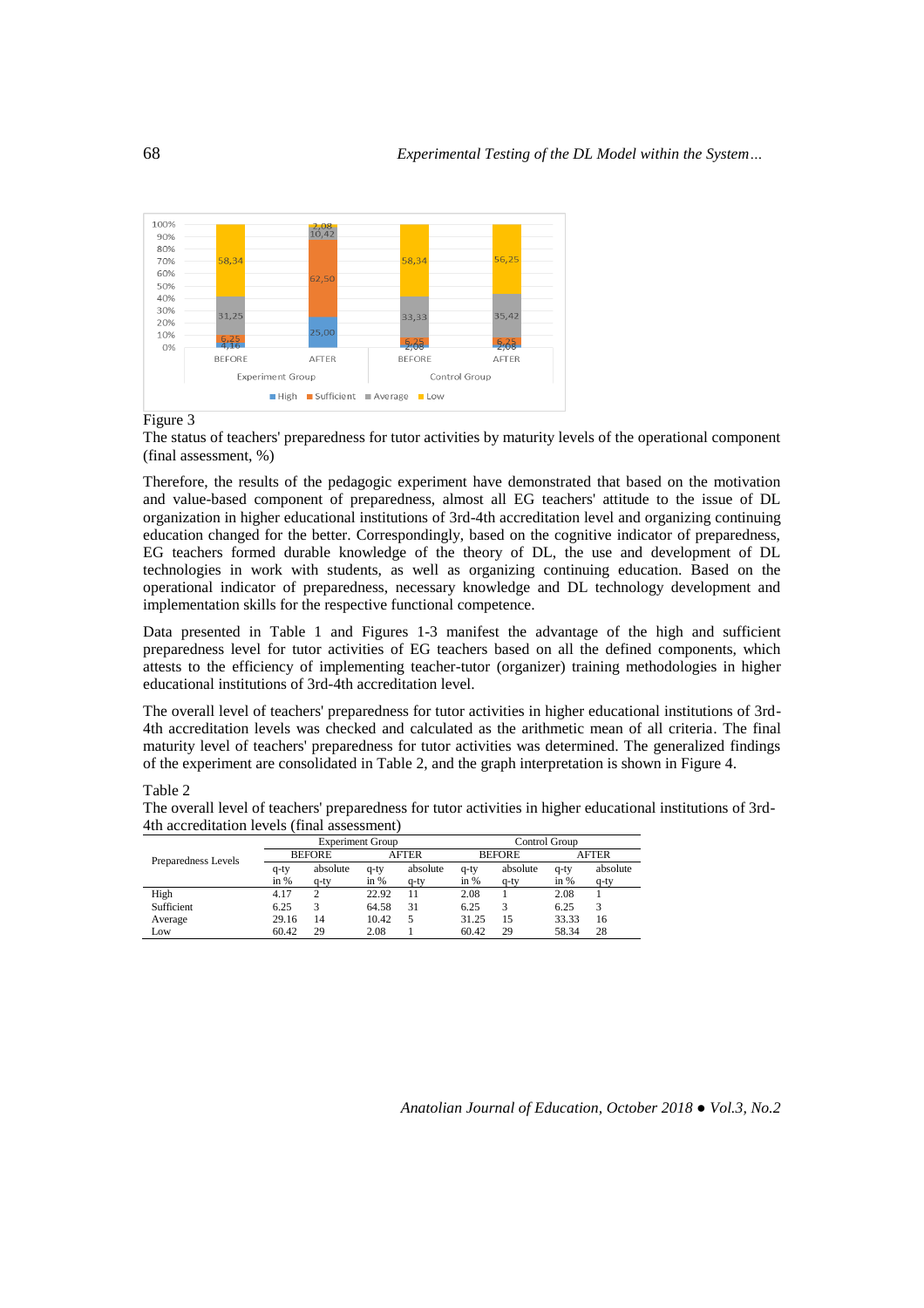

Figure 4

The overall level of teachers' preparedness for tutor activities in higher educational institutions of 3rd-4th accreditation levels (final assessment, %)

The efficiency of the training methodology to secure EG teachers' preparedness for tutor activities is attested to by the efficiency component that was calculated under the following formula:

 $K =$  Rafter / Rbefore,

where Rafter is the average, sufficient and high indicator of preparedness of teachers for tutor activities in the aftermath of the experiment (percentagewise);

Rbefore is the average, sufficient and high indicator of preparedness of teachers for tutor activities prior to the experiment (percentagewise);

One can speak about the efficiency of the designed model in the case when  $K > 1$ .

In our study,  $K = 95.83 / 37.5 \approx 58.33$  (motivational and value-based preparedness component);

 $K = 97.92 / 37.5 \approx 60.42$  (cognitive);

 $K = 97.92 / 41.66 \approx 56.26$  (operational);

 $K = 97.92 / 39.58 \approx 58.34$  (overall preparedness level);

The final stage of the experiment has demonstrated that the overwhelming majority of EG teachers ascended to a higher level of preparedness to tutor activities. Based on the results of the statistical processing of participants' questionnaires, a significant increase was noted of the parameters of the indicators of all levels measured.

The data attest to the efficiency of the proposed methodology of the training of teachers-tutors (organizers) in DL within the higher educational institutions of 3rd-4th accreditation levels.

For the final statistical verification of the high performance of the experiment, it is necessary to compare the experimental data of EG and CG, having calculated the Pearson's criterion based on the data in respect of the motivational and value-based, cognitive, operational components and the overall level of preparedness. The empirical value of criteria equals approximately to 61.27, 63.51, 62.08, 62.29, which exceeds the critical value  $\chi_{\text{crit.}}^2 = 7.81$  for the degree of variance v = 3 and  $\alpha = 0.05$ . The discrepancies between EG and CG can be considered verifiable.

Therefore, the effectiveness of the proposed methodology was statistically proven; the methodology can be used to form the motivational and value-based, cognitive and operations constituents of teachers' preparedness for tutor activities in higher educational institutions of 3rd-3th accreditation levels was checked.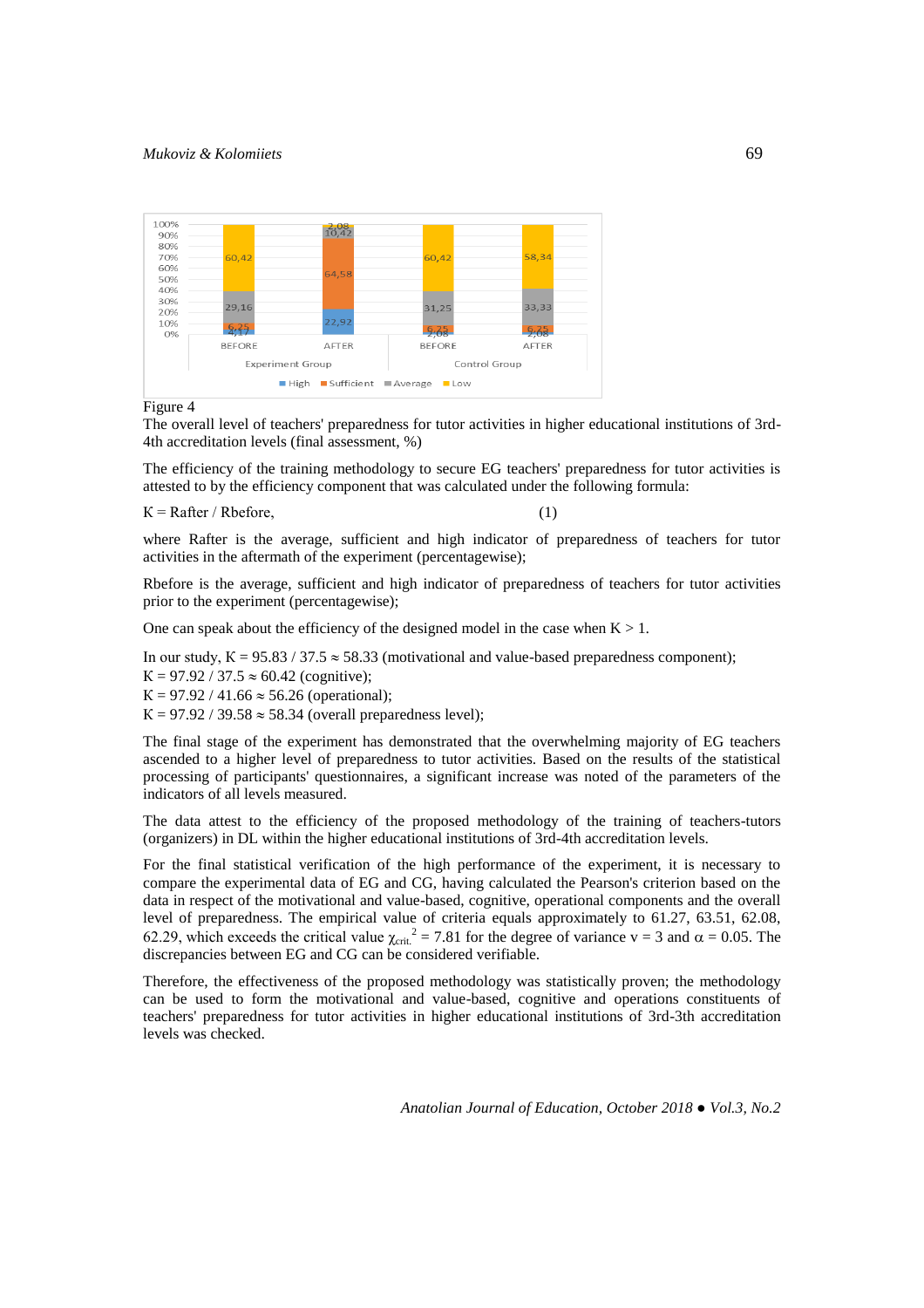The experimental model has proved to be effective and gives grounds to continue work on the improvement of the professional competence of present-day teachers of pedagogic higher educational institutions and to replicate the experience that we have gained.

On the next stage of the study, the methodology of securing primary school teachers' preparedness for DL within the system of lifelong education was implemented (throughout the academic years from 2014 to 2016).

Overall, 423 respondents from seven educational institutions participated in the experiment, of which: 342 are students doing training on the Elementary Education domain and 81 elementary school teachers.

In the course of the formal experiment, the training process in the EG was performed in the conventional manner, within the curricula of higher educational institutions and differed from that of CG in terms of the mastery of the study subject titled The Fundamentals of Distant Learning in elementary education (O. P. Mukoviz, 2014a).

In order to assess the performance of the model of DL implementation in the system of lifelong education of elementary school teachers, a forming experiment was conducted with the aim of checking high-performance changes in maturity levels of the motivational-value based, cognitive and operational components of primary school teachers' preparedness for DL within the system of lifelong education. This verification can be formed on the basis of qualimetric indicators aligned with the questions from our survey. Based on the responses given in the participant questionnaires at the forming stage of the experiment, their score was counted. The results of this activity are presented in Table 3.

### Table 3

The status of primary school teachers' preparedness for DL within the system of lifelong education by component maturity levels (final assessment)

|                                        | Preparedness<br>Levels | <b>Experiment Group</b> |                     |                 |                     | Control Group   |                     |                 |                     |  |
|----------------------------------------|------------------------|-------------------------|---------------------|-----------------|---------------------|-----------------|---------------------|-----------------|---------------------|--|
| Preparedness<br>Element                |                        | <b>BEFORE</b>           |                     |                 | <b>AFTER</b>        |                 | <b>BEFORE</b>       |                 | <b>AFTER</b>        |  |
|                                        |                        | $q$ -ty<br>in $%$       | absolute<br>$q$ -ty | $q$ -ty<br>in % | absolute<br>$q$ -ty | $q$ -ty<br>in % | absolute<br>$q$ -ty | $q$ -ty<br>in % | absolute<br>$q$ -ty |  |
| Motivational<br>Value-<br>and<br>Based | High                   | 1.88                    | 4                   | 9.39            | 20                  | 1.91            | $\overline{4}$      | 1.43            | 3                   |  |
|                                        | Sufficient             | 7.05                    | 15                  | 15.02           | 32                  | 7.62            | 16                  | 7.62            | 16                  |  |
|                                        | Average                | 28.63                   | 61                  | 51.64           | 110                 | 29.05           | 61                  | 29.53           | 62                  |  |
|                                        | Low                    | 62.44                   | 133                 | 23.95           | 51                  | 61.42           | 129                 | 61.42           | 129                 |  |
|                                        | High                   | 1.88                    | 4                   | 4.69            | 10                  | 1.91            | $\overline{4}$      | 1.91            | $\overline{4}$      |  |
| Cognitive                              | Sufficient             | 6.58                    | 14                  | 13.14           | 28                  | 7.15            | 15                  | 7.62            | 16                  |  |
|                                        | Average                | 17.37                   | 37                  | 51.65           | 110                 | 16.66           | 35                  | 17.14           | 36                  |  |
|                                        | Low                    | 74.17                   | 158                 | 30.52           | 65                  | 74.28           | 156                 | 73.33           | 154                 |  |
| Operational                            | High                   | 2.35                    | 5                   | 10.33           | 22                  | 2.38            | 5                   | 2.38            | 5                   |  |
|                                        | Sufficient             | 8.92                    | 19                  | 23.95           | 51                  | 9.52            | 20                  | 9.52            | 20                  |  |
|                                        | Average                | 39.91                   | 85                  | 51.64           | 110                 | 39.53           | 83                  | 40              | 84                  |  |
|                                        | Low                    | 48.82                   | 104                 | 14.08           | 30                  | 48.57           | 102                 | 48.1            | 101                 |  |

The analysis of data in terms of the motivational and value-based component shows that 23.95% of EG teachers lack a lasting cognitive interest in DL in lifelong education system; these teachers do not understand the advantages that DL technologies deliver to them compared to traditional teaching methods. Moreover, they are not endeavoring to capitalize on modern opportunities of LD in organizing their professional activities. However, the number of teachers with the average level of preparedness (EG – 51.64% compared to 29.53% in CG) and sufficient level of preparedness (15.02% in EG against 7.62% in CG) increased considerably.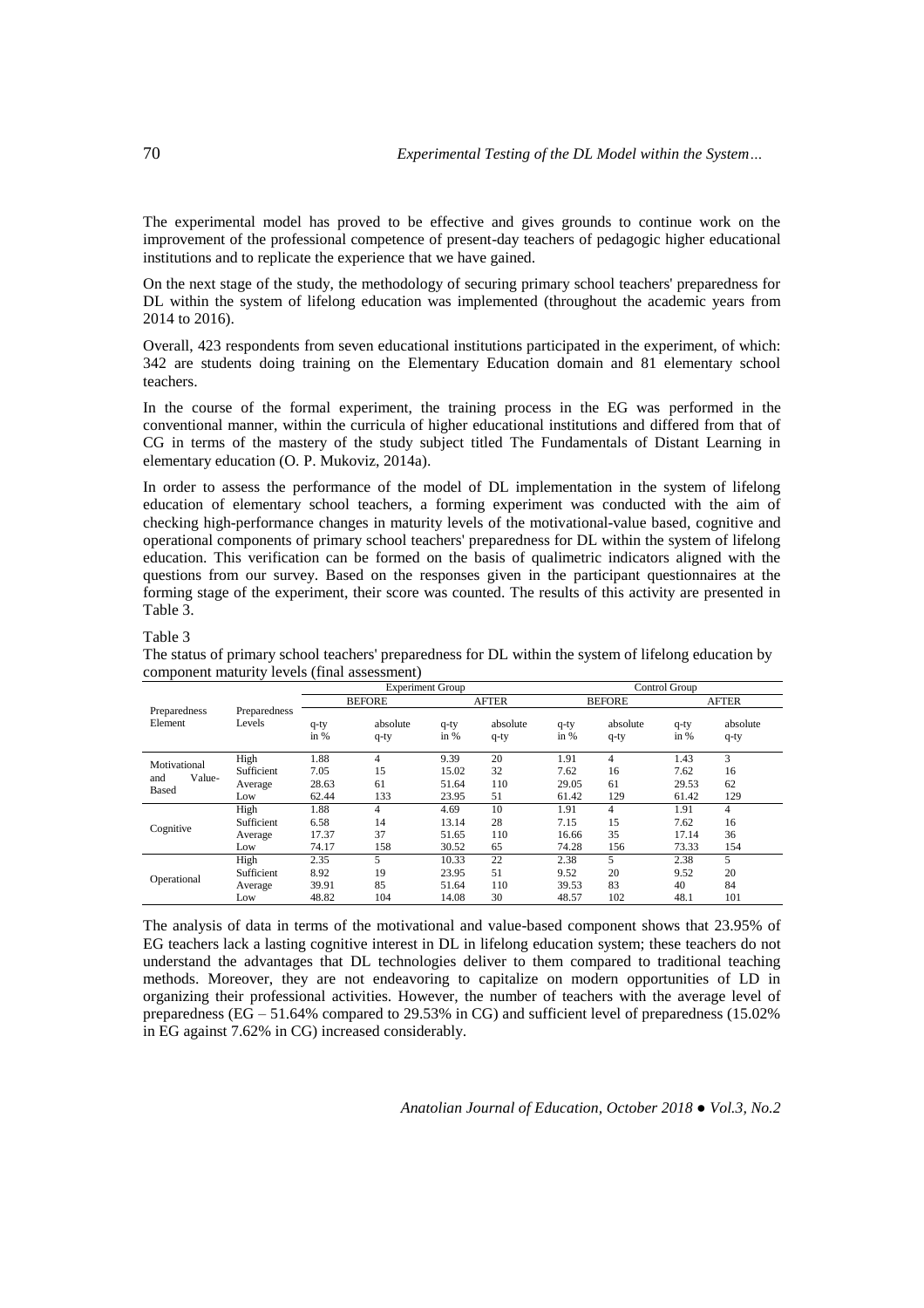The dynamics of preparedness in terms of the motivational and value-based component in the CG is much lower in comparison to EG. The graphic interpretation of results prior to and following the experiment are presented in Figure 5.



Figure 5

The status of primary school teachers' preparedness for DL within the system of lifelong education by the maturity level of the motivational and value-based component (final assessment, percentagewise)

The next performance indicator if the research and experimental work that we incorporated were positive changes in maturity levels of primary school teachers' preparedness for DL within the system of lifelong education by cognitive component maturity levels.

As was the case with studying the motivational and value-based component of elementary school teachers' preparedness for tutor activities in continuing educational system, we observe significant dynamics under the cognitive component within EG compared to CG.

The analysis of data from Table 3 demonstrates that upon the implementation of a respective methodology 30.52% of EG teachers had a low level of cognitive component maturity. However, the number of teachers with the average level of preparedness (EG – 51.65% compared to 17.14% in CG) and sufficient level of preparedness (13.14% in EG against 7.62% in CG) increased considerably.

Statistical data of initial and final assessment based on the cognitive component have clearly demonstrated that the model we implemented is rather efficient. The quantitative findings of the research before and after the experiment are presented in Figure 6.



Figure 6

The status of primary school teachers' preparedness for DL within the system of lifelong education by cognitive component maturity levels (final assessment, percentagewise)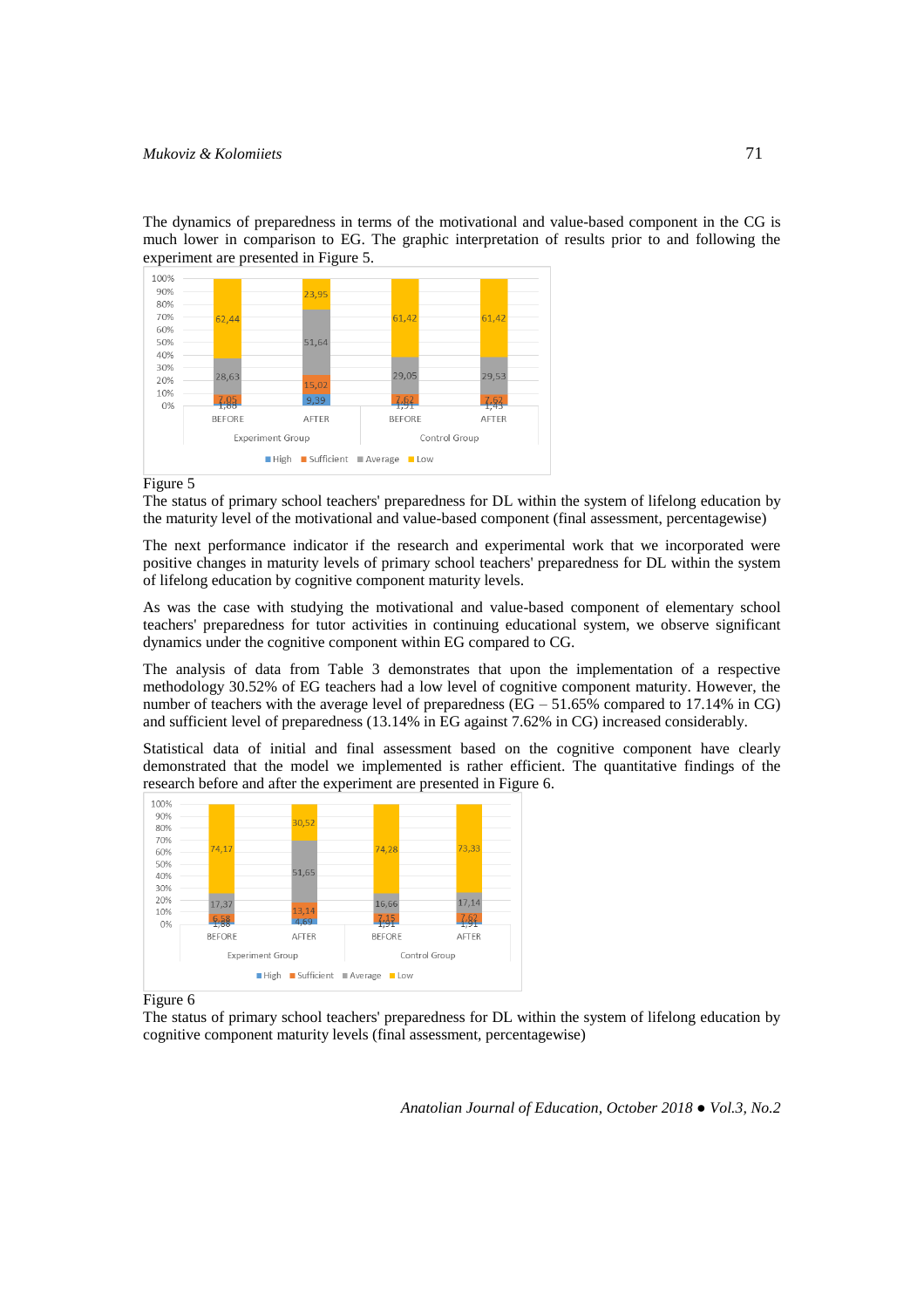The study of the status of elementary school teachers' preparedness for DL in lifelong education system by maturity levels of the operational component attested to the increase of the number of respondents with average, sufficient and high levels. This is attested to by the consolidated data presented in Table 3.

Thus, EG teachers, following the implementation of the respective methodology, not only deepened their knowledge and improved skills in utilizing different DL technologies, but also learned to work in the information and education environment (http://dls.udpu.org.ua) and in the lifelong education system of elementary school teachers (http://sno.udpu.org.ua) of Pavlo Tychyna State Pedagogical University of Uman (http://dls.udpu.org.ua).

Based on data analysis, the number of teachers with the average level of preparedness ( $EG - 51.64\%$ ) compared to 40% in CG) and sufficient level of preparedness (23.95% in EG against 9.52% in CG) increased considerably. However, the low level accounts for 14.08% with EG and for 48.1% with CG. This points to the presence of experience of working with DL platforms in elementary school teachers.





### Figure 7

The status of primary school teachers' preparedness for DL within the system of lifelong education by operational component maturity levels (final assessment, percentagewise)

Therefore, the results of the pedagogic experiment have demonstrated that based on the motivation and value-based component of preparedness, almost all EG teachers' attitude to the issue of organizing DL in higher educational institutions and in lifelong education system changed for the better. Correspondingly, based on the cognitive indicator of preparedness, EG teachers formed durable knowledge of the theory of DL, the use and development of DL technologies in higher educational institutions and in the lifelong education system. Based on the operational indicator of preparedness, necessary knowledge and DL technology development and implementation skills for the respective functional competence were formed in higher educational institutions and in lifelong education system.

Data presented in Table 3 and Figures 5-7 manifest the advantage of the average and sufficient preparedness level of elementary school teachers for DL in lifelong education system based on all the defined components, which attests to the efficiency of the implementation of the proposed model.

The overall level of preparedness of primary school teachers' preparedness for DL within the system of lifelong education was calculated as the mean of all criteria under formula 2.

$$
\sum = (a_1 + a_2 + a_3) : n
$$

(2)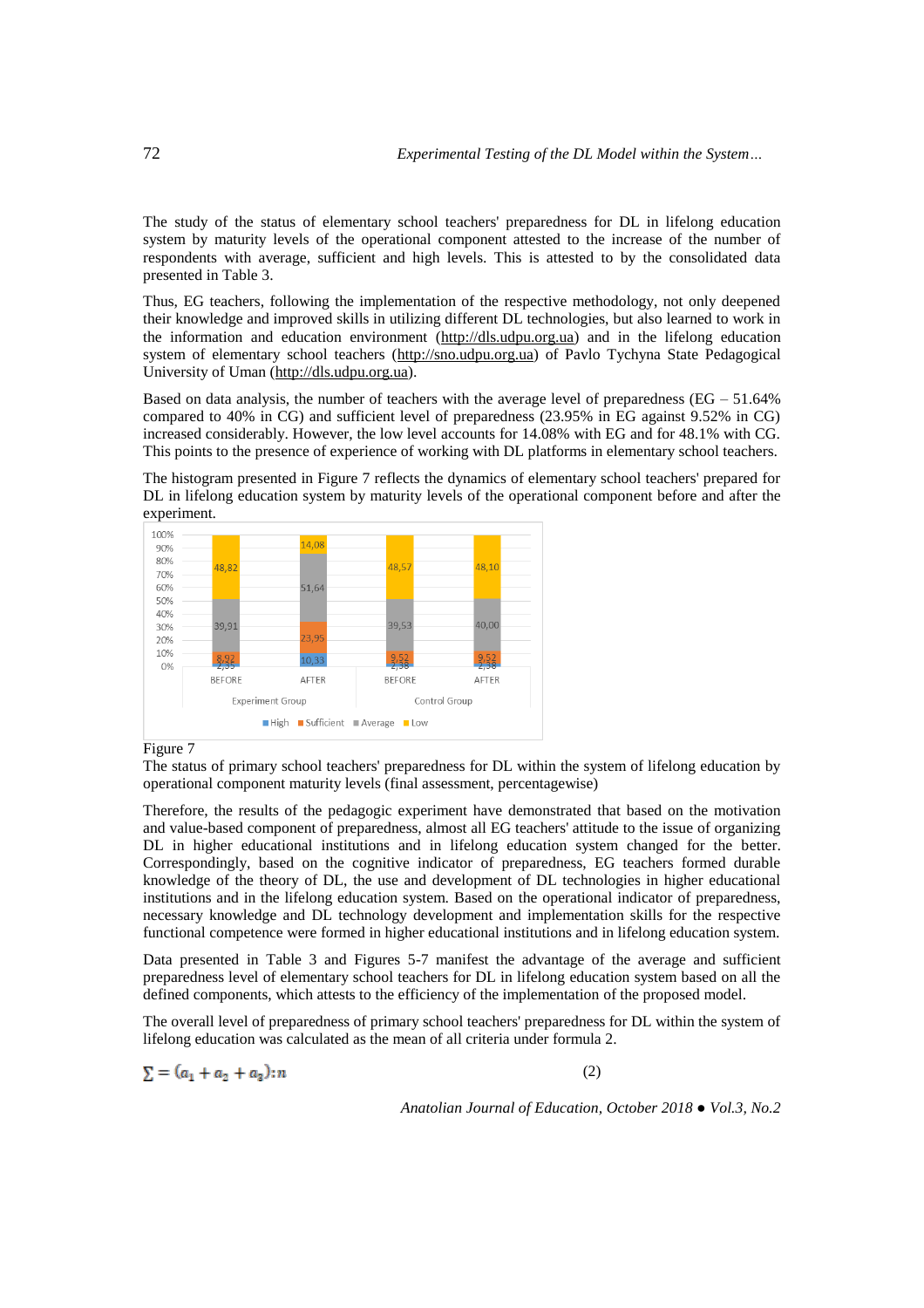where  $\Sigma$  is the overall level of preparedness,

is the number of participants of the respective level in the preparedness component,

 $n-$  number of preparedness components (motivational and value-based, cognitive an operational).

The final status of the maturity of primary school teachers' preparedness for DL within the system of lifelong education was determined. The generalized findings of the experiment are consolidated in Table 4, and the graph interpretation is shown in Figure 8.

Table 4

The overall level of primary school teachers' preparedness for DL within the system of lifelong education (final assessment)

|              |               |          | <b>Experiment Group</b> |          | Control Group |          |              |          |  |
|--------------|---------------|----------|-------------------------|----------|---------------|----------|--------------|----------|--|
| Preparedness | <b>BEFORE</b> |          | <b>AFTER</b>            |          | <b>BEFORE</b> |          | <b>AFTER</b> |          |  |
| Levels       | q-ty          | absolute | $q$ -ty                 | absolute | $q$ -ty       | absolute | q-ty         | absolute |  |
|              | in $%$        | q-ty     | in $%$                  | q-ty     | in $%$        | a-ty     | in $%$       | a-ty     |  |
| High         | 2.04          |          | 7.98                    |          | 1.91          |          | 1.91         |          |  |
| Sufficient   | 7.52          | 16       | 17.37                   |          | 8.1           |          | 8.1          |          |  |
| Average      | 28.63         | 61       | 51.64                   | 10       | 28.57         | 60       | 29.04        | 61       |  |
| Low          | 61.81         | 132      | 23.01                   | 49       | 61.42         | 129      | 60.95        | 128      |  |

The efficiency of the DL model within the system of lifelong education of primary school teachers is attested to by the performance indicator that was calculated under formula 1.

In our study,  $K = 76.05 / 37.56 \approx 38.49$  (motivational and value-based preparedness component);  $K = 69.48 / 25.83 \approx 43.65$  (cognitive);

 $K = 85.92 / 51.18 \approx 34.74$  (operational);

 $K = 76.99 / 38.19 \approx 38.8$  (overall preparedness level).

Data point to the efficiency of the DL model within the system of lifelong education of primary school teachers that we have designed.



### Figure 8

The general characteristic the levels of primary school teachers' preparedness for DL within the system of lifelong education (final assessment, percentagewise)

For the final statistical verification of the high performance of the experiment, it is necessary to compare the experimental data of EG and CG, having calculated the Pearson's criterion based on the data in respect of the motivational and value-based, cognitive, operational components and the overall level of preparedness. The empirical value of criteria equals approximately to 65.07, 79.50, 66.18, 64.73, which exceeds the critical value  $\chi_{\text{crit.}}^2 = 7.81$  for the degree of variance v = 3 and  $\alpha = 0.05$ . The discrepancies between EG and CG can be considered verifiable.